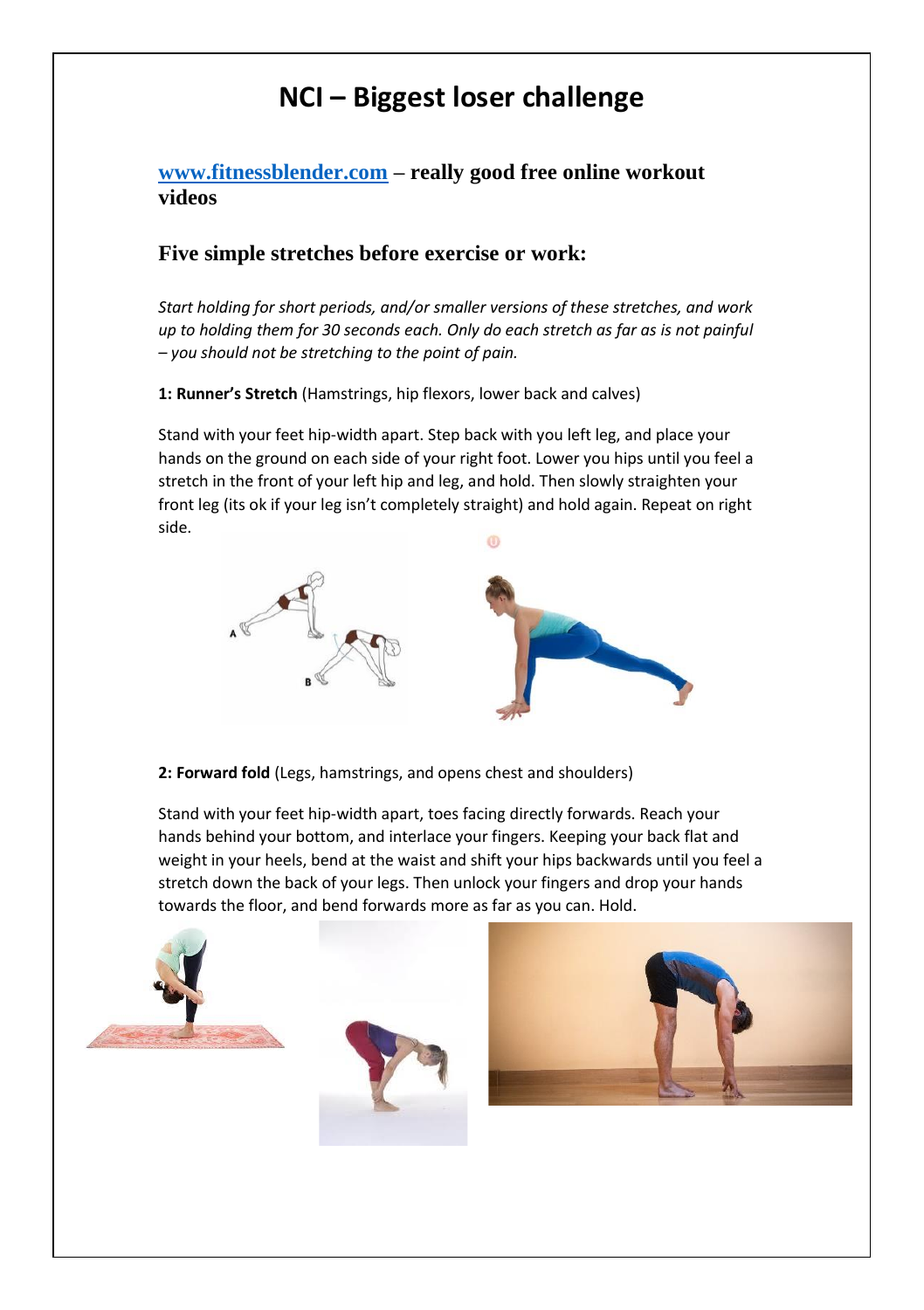**3: Lying knee twist** (erector spine, glutes, lower back.)

Lie on the floor with your legs up and your knees bent. Swing your hips so that your feet and knees drop to your left side, touching the floor. Keep your shoulders on the floor and turn your head to look the opposite side (towards your right). Hold. For a deeper stretch, straighten your left leg and move the right leg over your left keeping it bent, and press it to the floor. Hold. Repeat on the other side.







**4: Bound angle** (opens up the hips – adductors, flexors, glutes)

Sit on the floor with your back straight, start off with your legs straight out. Bring the soles of your feet together while bending your knees, keeping your them on the ground or close to it. Reach for your feet with your hands, and bend towards your feet, keeping you back flat, and bring your head towards your feet. Go as far as is comfortable. Hold.





**5: Chest stretch in doorway** (chest, anterior deltoid, biceps)

Stand in the middle of an open door in the doorframe. Place your forearms on each side of the doorframe (if the doorway is too big or your arms to short, do one arm at a time). Lean forwards until you feel a stretch through the chest and shoulders. Hold.

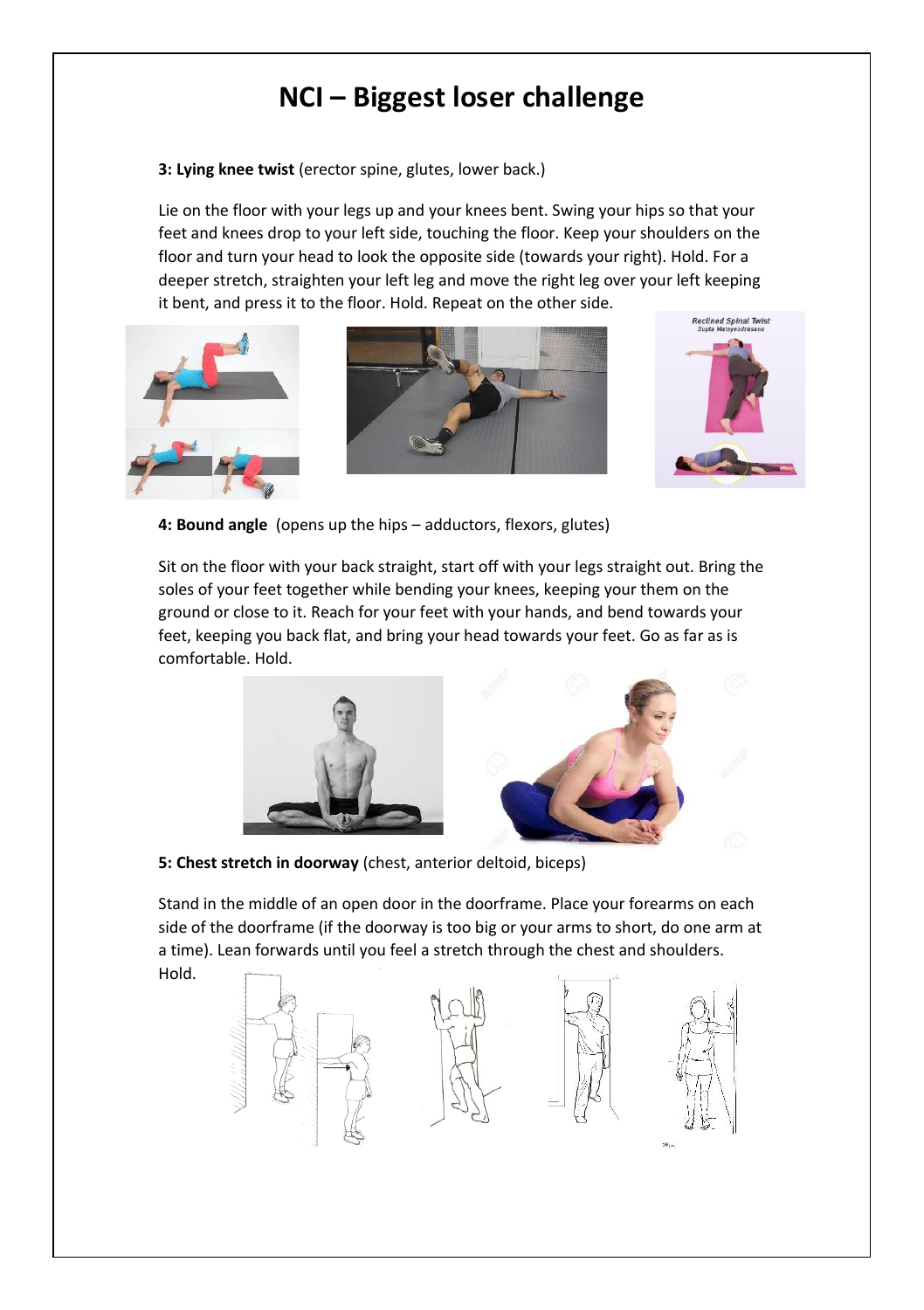#### **Beginner's Home Workout**

In this beginner's workout plan, you will focus on the large muscles that provide you stability and core strength. You won't need any special equipment. You can do the exercises together in one workout session or split them up throughout the day.

Aim to perform two to three sets involving 10 to 12 repetitions (reps) of each exercise. The aim is to perform an exercise so that you are slightly shaky by the final rep. Every week thereafter, aim to increase the reps until you are finally able to do three sets of 12.



Here are the four exercises to launch your home workout program:

**[Push-ups](https://www.verywellfit.com/pushup-variations-modifications-and-mistakes-1231030)**: Perfect form is essential when doing a push-up. Start with a variation you can complete with good technique. Progress to the next level when you can do 10 to 12 reps without dropping you back, stopping short, or shaking unsteadily. If starting on your knees is to difficult, start with a wall push up (exactly the same but against a wall). Start on the floor on your hand and knees. Place your hands wider than your shoulders, with your knees just comfortably apart. Start with your elbows straight, and then slowly bend your elbows and lower your chest until your chin reaches the ground, then return to start position. Clench your core and buttocks throughout the movement.

**[Lunges](https://www.verywellfit.com/lunges-for-the-hips-glutes-and-thighs-1231321)**: Use a wall or chair for balance if needed. Keep your upper body straight, shoulders back and relaxed, chin up. Engage your core. Start with feet hip distance apart (like you are on rail-way tracks). Step forward with one leg, lowering your hips until both knees are at a 90 degree angle. Your front knee should be directly above the ankle, not pushed out to far. Keep the weight in your heels as you push back to starting position.



When you are able to do 10 to 12 lunges on each leg without support, you can try a different variation. (Walking lunges, backwards or forward lunges, weighted lunges).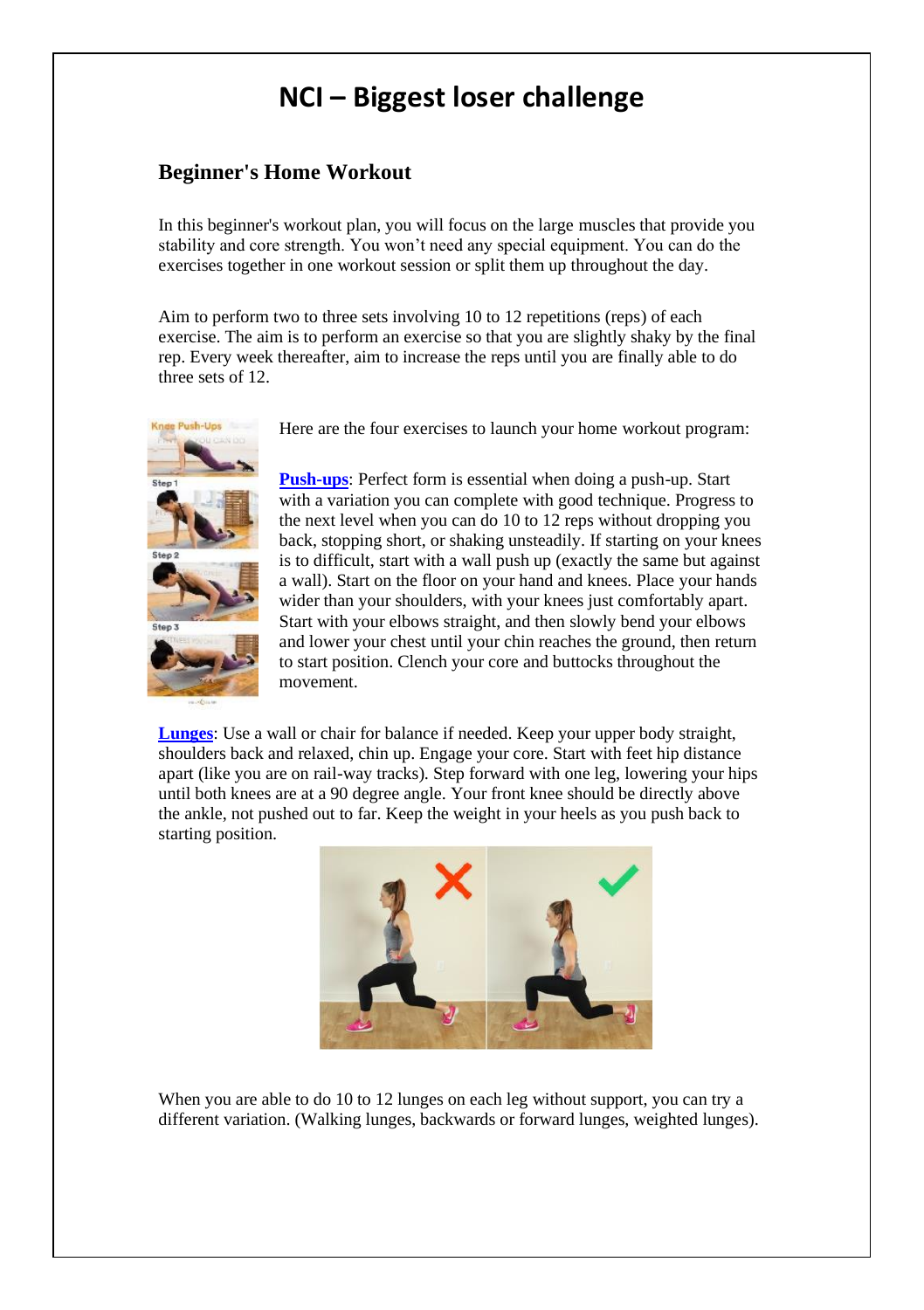**[Squats](https://www.verywellfit.com/safe-squat-technique-3119136)**: The squat works the major muscles in your lower body and helps to shape firm buttocks and thighs. Stand with your feet at least hip distance or further apart. Point your toes slightly outwards so that when you squat your knees go over your toes (no buckling inwards). Bend your knees and sit your but backwards, sinking your hips behind you as if you are sitting in a chair, keep the weight in your heels and rise again. (You should be able to wriggle your toes throughout the whole movement). Regular squats with feet hip distance apart work glutes, hamstrings,

quads, hip flexors and calves, but having your feet out wider (sumo squat) focuses on the inner thighs and glutes.



**[Planks](https://www.verywellfit.com/top-best-ab-exercises-1230723)**: A plank exercise strengthens the abdominal muscles and those that support your back. Begin by holding the plank position for 15 seconds. As you get stronger, progress to 30 seconds and eventually 90 seconds. If you struggle on your toes, start planking on your knees until you build up strength.

**Knees:** Start on your knees with your hands directly underneath your shoulders with your elbows straight, keeping your back straight and in a line. Once you can hold this, graduate to placing your forearms on the ground with your elbows below your shoulders, and arms parallel to body at shoulder distance.





**Toes**: [you place your hands in the sam](https://www.msn.com/en-us/health/exercise/strength/plank-with-knee-to-elbow/ss-BBtOagT)e position as you would for your knees, either on your hands or elbows, but instead of taking th[e weight on your knees straighten](https://www.google.co.nz/imgres?imgurl=https://image.shutterstock.com/image-photo/elbow-plank-isometric-stomach-exercise-260nw-302567423.jpg&imgrefurl=https://www.shutterstock.com/search/plank%2Bexercise&docid=94-390q0O70wcM&tbnid=aEF_rQlHIE4_5M:&vet=12ahUKEwir2_qZo8HeAhVBfSsKHeYqCu04yAEQMygOMA56BAgBEA8..i&w=390&h=280&safe=active&bih=624&biw=1422&q=plank%20on%20knees&ved=2ahUKEwir2_qZo8HeAhVBfSsKHeYqCu04yAEQMygOMA56BAgBEA8&iact=mrc&uact=8)  your legs and rest your body weight on your toes.

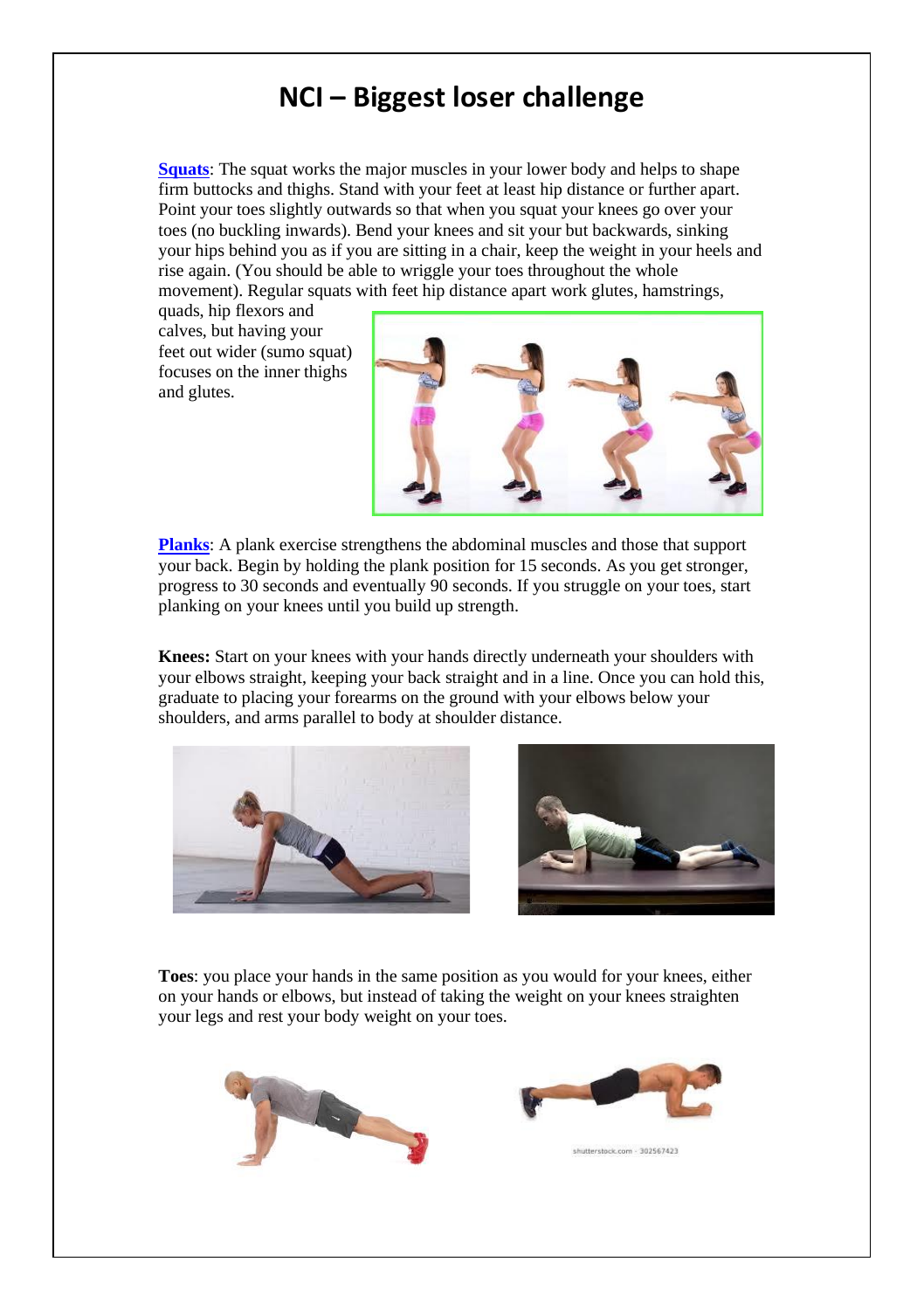#### **Intermediate Home Workout**

As you begin to master the beginner's workout, you can incorporate additional exercises to build visibly stronger arms, legs, and abdominal muscles. For this intermediate plan, you can either find a cheap set of dumbbells or start off with small weight and purchase more when you are ready (My fav is Kmart or the warehouse) or use something from around the home – ie a full bottle of milk, or fill up empty bottles with water or sand.



The Warehouse →

\$18.00

\$8.00

4 Sho Prombled

KMART

nal Dumbbell

\$16.00

\$6.00

**Active Intent Dumbbell Vinyl** Dipped Set 6kg \$29.00

\$12.00

\$4.00

Here are six you can easily do at home:

**[Biceps curls](https://www.verywellfit.com/strength-exercises-for-the-biceps-1231100):** Stand with feet hip distance apart with one dumbbell in each hand. Maintain good posture as you raise and lower the weights, bending at the elbow. Do two to three sets of 10 to 12 reps. Increase the weight when you able to complete the sets with relative ease.

**[Lateral raises](https://www.verywellfit.com/shoulder-exercises-1231107)**: Stand with a dumbbell (or home object) in each hand. Your palms should be facing inward towards the mid-line of your body. Raise your straight arms to shoulder height and lower slowly. Do two to three sets of 10 to 12 reps. If you find that you are bending your elbows, you are lifting too much weight. Lower the weights and keep your arm straight.

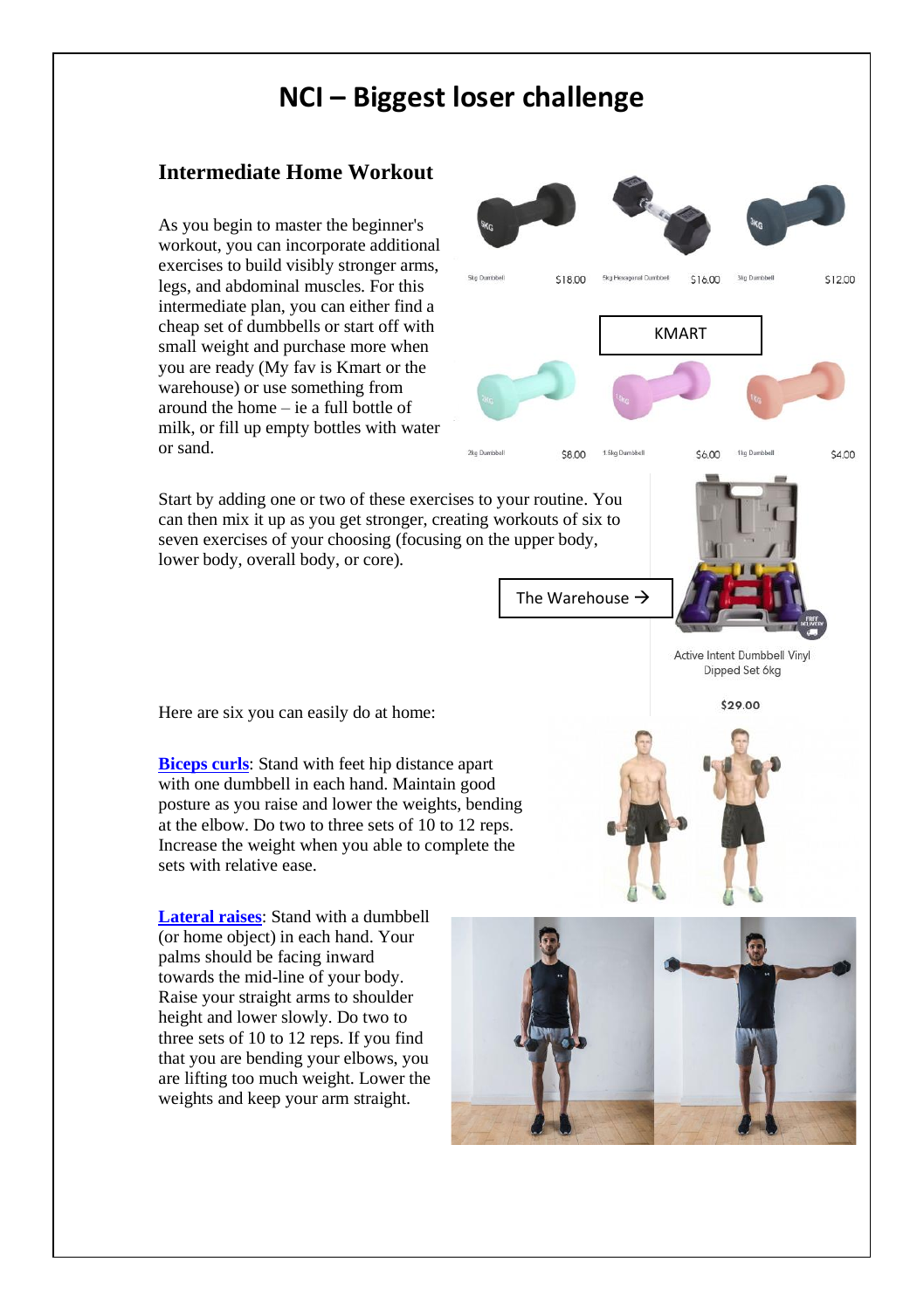**[Triceps kickbacks](https://www.verywellfit.com/most-effective-triceps-exercises-1231027)**: For this exercise, use a chair to stabilize yourself. Extend your arm slowly backward and return to the starting position with control. Complete two to three sets of 10 to 12 reps.



**[Bent rows](https://www.verywellfit.com/back-exercises-1231098)**: To get into the proper position for this exercise. tilt forward from the hips so that your chest is facing the floor and your arms are hanging beneath you. Pull your arms toward your chest as if you are rowing a boat. You can do this with palms facing up or down for variation.



**[Wall squats](https://www.verywellfit.com/squats-for-the-buns-hips-and-thighs-1231102)**: For this variation, stand with your back to a wall and sink down to a seated position with your thighs parallel to the floor. Let the wall support your back. Now hold the position for 20 to 30 seconds. As you build strength, challenge yourself to hold the squat for a minute or more.

**[Overhead press](https://www.verywellfit.com/shoulder-exercises-1231107)**: This exercise is performed while seated in a straight-back chair. With your back pressed firmly against the seat back, press the dumbbells over your head with your upper arms positioned in a straight line from elbow to elbow. Extend the arms fully without locking the elbow, pausing momentarily before returning to the starting position. Do two to three sets of 10 to 12 reps.

For an added twist, you can add dumbbells to the exercises of the beginner's workout. For example, you can hold a dumbbell in each hand as you do a set of lunges or squats.

#### **Seated Overhead Dumbbell Press**





Lift the dumbbells up to the level of your shoulder

Step 2 Exhale and press the dumbbells straight overhead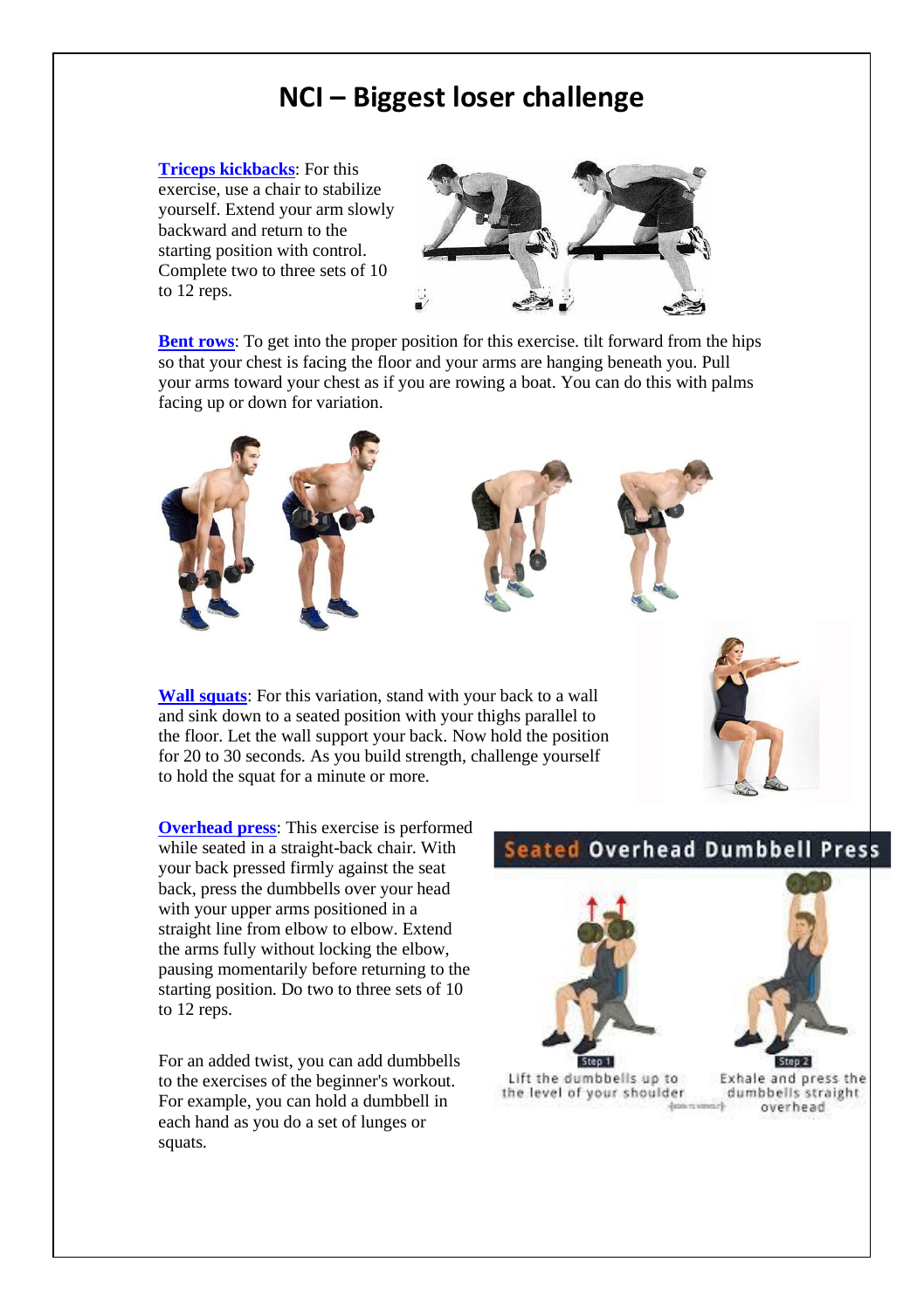#### **Advanced Home Workout**

In this advanced workout program, you will need a set of resistance bands and an exercise ball, resistance bands are \$6-\$10 from Kmart and balls are \$8.



These tools can help further strengthen the muscles used for stability. There are four exercises you can slowly add to the plan:

**[Stability ball push-ups](https://www.verywellfit.com/stability-ball-push-up-3120145)**: If you can complete a standard push-up with good form, try performing the exercise with your lower body positioned on the ball. Start with the ball under your knees and, as you get more comfortable with the exercise, move the ball closer to your feet. Or put ball under your hands.



**[Lunges with overhead extension](https://www.verywellfit.com/total-body-resistance-band-workout-traveling-1231517)**: Step forward into a lunge position, placing your front foot on the middle of the band. With one handle in each hand, raise the arms to your shoulders, and when you advance you can reach into an overhead press while sinking into a deep lunge. Return to the starting position. Do five reps on each side to complete a set. Rest and repeat for two to three more sets. If you don't have a band, use dumbbells or homemade equipment.